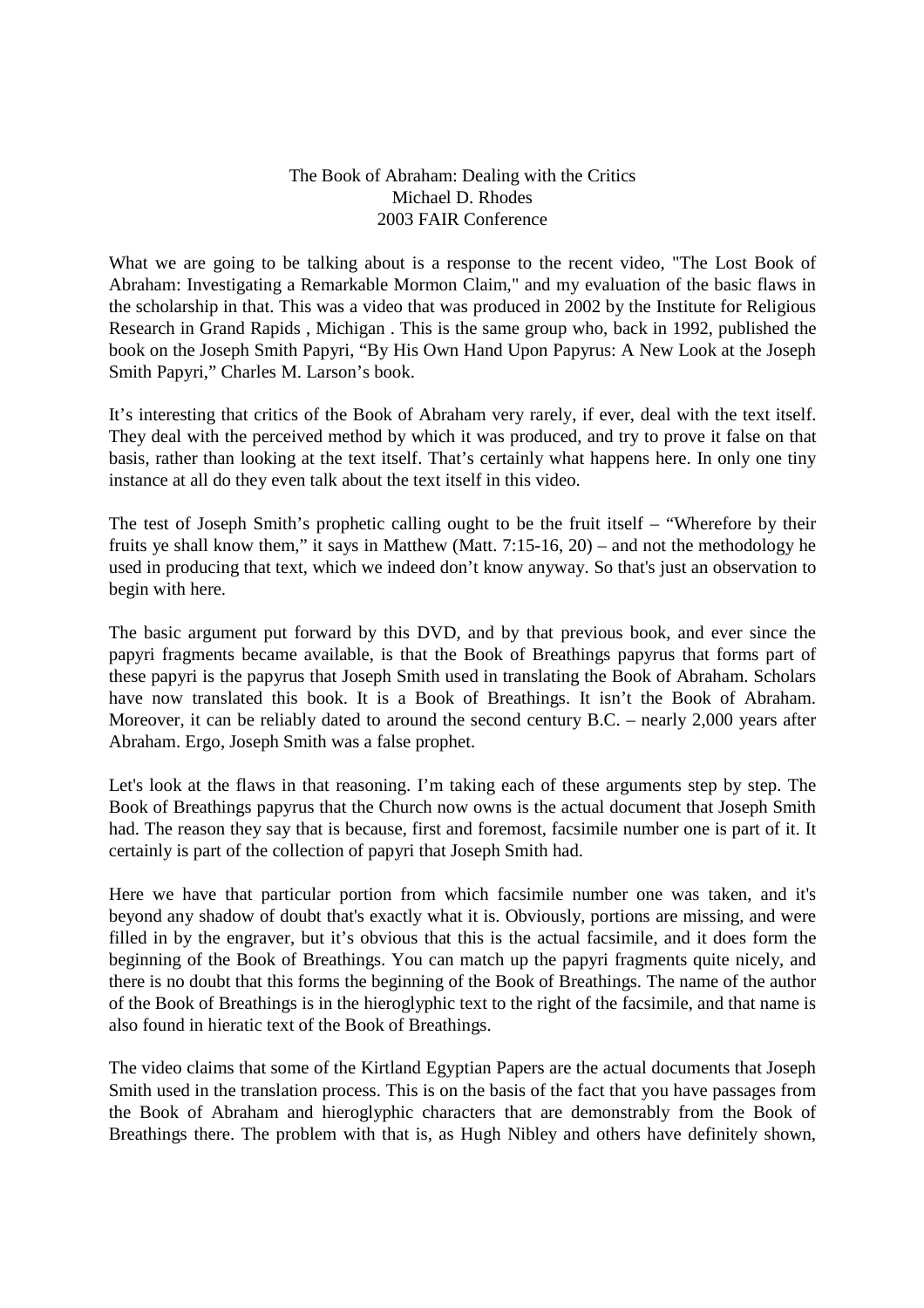that the English text was written in first, in a different ink, and that the characters were copied afterwards. In many cases, the characters actually overlap the original English text. So what we have here is not the process of translation, but clearly someone trying to match up Joseph Smith's translation with some characters on the papyri. It seems to be the unsuccessful attempt of some of the brethren to figure out how Joseph Smith did what he did, so that it's not the translation process at all.

We translated the text. My most recent book is a translation and commentary of that text. It doesn't mention Abraham; there is no Book of Abraham in there. How do we reconcile that with the fact that Facsimile 1 is right there at the beginning of it? In fact, Facsimile 3, although we don't have the original of that, would have come at the end of the text of the Book of Breathings.

Indeed, the fragments we do have contain no mention of Abraham, but they are only fragments, and that's a key point here. We only have a tiny bit of all of the papyri that Joseph Smith had. (We can come up with percentages if we want.) The key point is, we only have fragments of the actual Book of Breathings. There are probably 40 to 50 percent of the total text of the Book of Breathings I found on the papyri. Whether there were other texts on the papyri we don't know, because we don't have all of the papyrus. There is no reason why a copy of the Book of Abraham couldn't have been on there. To say that there couldn't have been is simply an argument from silence, and not good scholarship.

In the video, Robert Ritner, who is a professor of Egyptology at Chicago, maintains that it is totally unprecedented to find two different texts on an Egyptian papyrus like that. There are, in fact, numerous examples of just that. Probably the one that has the greatest similarity is the Papyrus Vandier, which has a Book of the Dead, an Egyptian religious text like the Book of Breathings on one side, and a tale on the other about a man who was sacrificed – remarkable parallels with the Book of Abraham. So there are, in fact, examples of ancient Egyptian papyri with multiple texts on them. We simply don't know what's on the rest of the papyrus.

How about the fact that it can be reliably dated to the second century B.C., rather than 2,000 B.C., the assumed date of Abraham? They made a big deal about the fact that, in the introduction there, it says, "written by his own hand" upon papyrus. That's simply indicating the authorship of the original book, you know, like I can take a copy of Harry Potter and say, "This is written by J. K. Rowling." That doesn't mean she wrote that one I am holding in my hand. It is simply a copy of an original text. All this says is that it was originally authored by Abraham, and what we have is a copy, and not the original one penned by him previously.

Translation is another important term for me to define here. Joseph Smith used that term in a somewhat broader sense than we do today. The thing that comes closest to what we think of as a translation is the translation of the Book of Mormon, where he had an ancient text in from of him, and translated into a modern language: English. He did it a little bit differently, with the Urim and Thummim, rather than with a knowledge of the grammar, a textbook, a dictionary, and so on, but that comes closest to our concept of the process of translation.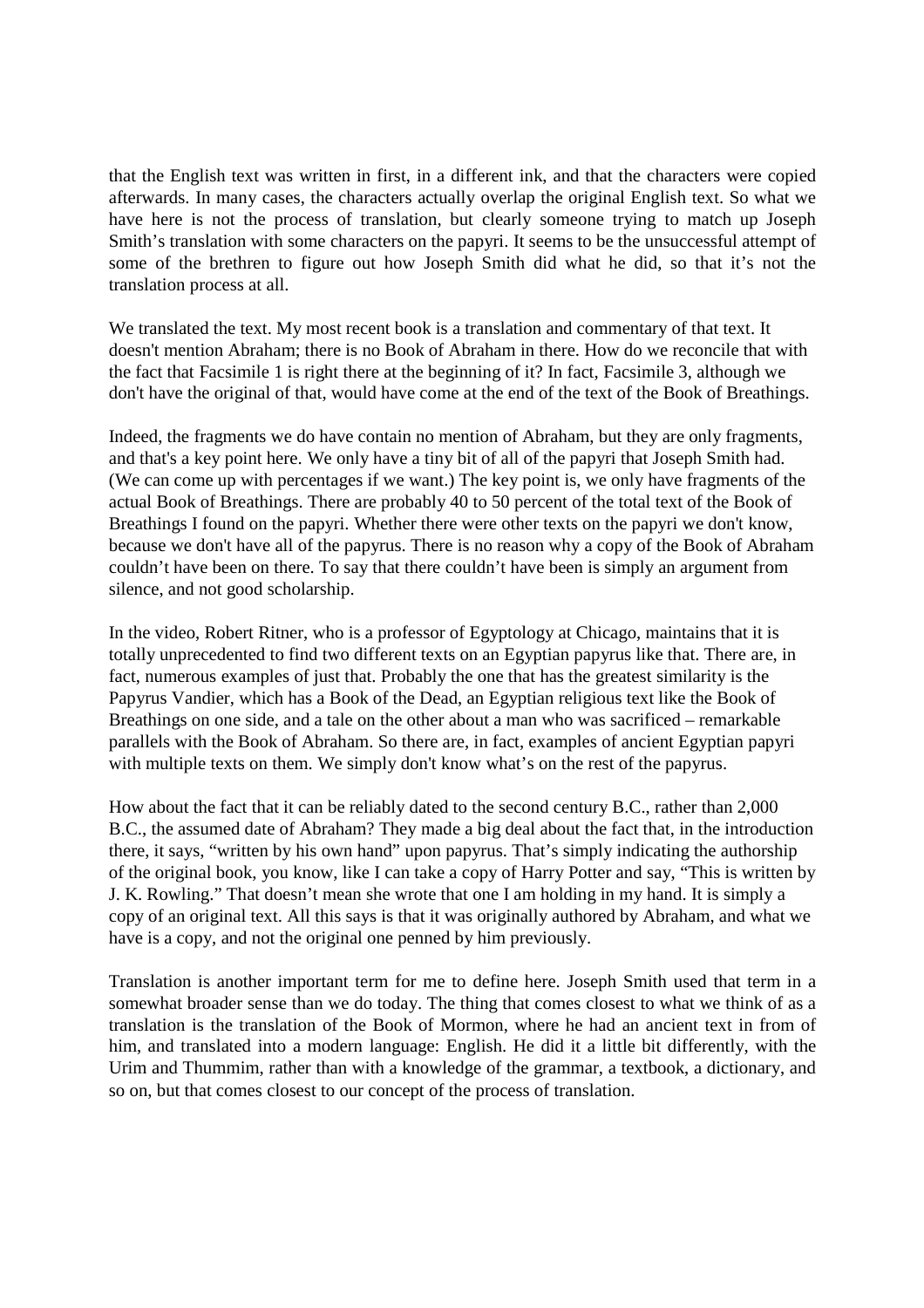The translation of the Bible proceeded totally differently. He simply had a text of the King James Version of the Bible in front of him, and through direct revelation obtained divine commentary, corrections, and additions to that text in English without ever seeing the original documents.

In D&C Section 7 is another example of a translation. Here is a translation of an ancient parchment done by John, that Joseph Smith clearly did not have direct access to, but via revelation obtained a translation into modern English.

So what kind of translation was the Book of Abraham? Which of those three does it fit into? Well, two possibilities occur to me. (The middle possibility is not possible, because he didn't have an English translation of the Book of Abraham, which he then corrected.) So the first and the third are the two possible: a translation of an ancient text just like the Book of Mormon, or a translation by direct revelation like the parchment of John. Let's look at each of those.

This seems to be supported, the idea of translation from an ancient text by references in the diary of Joseph Smith, translating ancient Egyptian records, and statements of some of his associates. It is undeniably possible that a copy of the ancient Book of Abraham could have been somewhere on that papyrus. To me, that is the most likely explanation, but I don't eliminate the possibility of the second one, although it doesn't feel as good to me -- the idea that the Egyptian papyri simply stimulated Joseph Smith to thinking about Joseph in Egypt, and Abraham, and thus received by direct revelation. If you adopt that stance, then you have to assume that the statements in Abraham 1:12 and 14 referring to the illustrations are parenthetical remarks by Joseph Smith, inserted into the actual text of Abraham. Either way, it works, but I prefer the first, and that is, for the moment, what I believe at this point.

That brings us to what I call the "facsimiles problem." Facsimiles one and three, that are now associated with the Book of Abraham, are the beginning and ending of the text of the Book of Breathings on this particular papyrus. Facsimile number two was totally elsewhere, and had no relationship even with the Book of Breathings, but was a separate document. Why are they associated with this ancient pagan text, when somehow, there is a relationship with Abraham?

The answer, to me, is simply that these illustrations ultimately derive through a 2,000 year period from illustrations done by Abraham in that intervening period, and adapted for other uses. What Joseph Smith simply did was to give the original interpretation of the illustrations as they had been done by Abraham, although they are in a very distorted form as they appear now. The key to that is, is there evidence, then, that anciently, these illustrations were associated with Abraham? That's the real pivotal question, and the answer is, "Yes." This is really, to me, the bulk of the evidence that supports Joseph Smith's association of these scenes with the Book of Abraham.

Let's start with facsimile number one. An ancient Egyptian papyrus dating roughly to the 1st or 2nd century A.D. (within a few hundred years of the Joseph Smith papyri) has a lion couch scene similar to that which we find in Book of Abraham. Let's look at that. Underneath there, in the circled portion, is the name Abraham, and it says, "Abraham, who upon," and then the papyrus, as you can see, breaks off. The key point here is that an ancient Egyptian papyrus that Joseph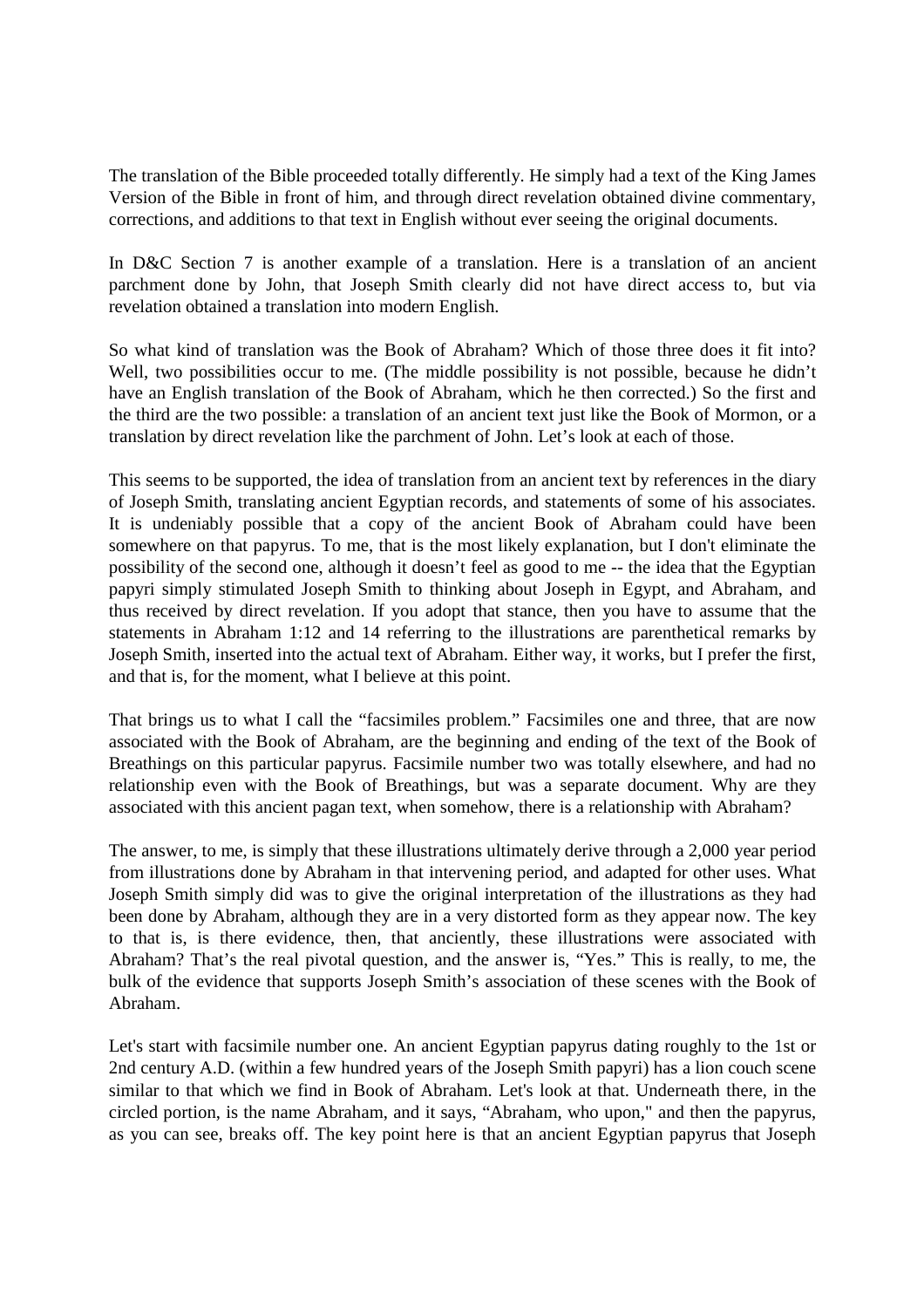Smith didn't know about, associates this scene with Abraham. Note that there are some similarities, and there are some differences. First of all, the person is not actually lying on the lion couch. Right? They are on another bier, reclining, with the standing figure, but the general similarity is obvious, and again, the association with the name Abraham is pivotal.

Let's turn to facsimile two. On the left is a copy from the church historian's office of facsimile number two, illustrating that apparently, at least when that drawing was made, that there was a considerable amount of damage. In fact, the areas that are shown damaged have text that has been taken from other papyri and placed into the drawing, which don't belong there, are upside down, or have other problems. That helps to understand some of the seeming incongruities with the facsimile drawing as we now have it.

In an ancient Egyptian papyrus of roughly the 1st or 2nd century A.D., again, there is a phrase, "Abraham, the pupil of the eye of the Wedjat." The Wedjat was the special eye of Osiris. Osiris was killed by his brother, chopped into pieces, and thrown all over the earth. His wife's sister, Isis, gathered them all together, and couldn't find the other eye, and so that other eye was miraculously restored, and then he was resurrected. So the eye, the Wedjat eye, the perfect whole eye, was symbolic of resurrection and eternal life. And there it says that Abraham was that Wedjat eye.

In the 162nd chapter of the Book of the Dead, it contains the instructions for the making of what facsimile number two is, a hypocephalus. It talks about the Wedjat eye, and then says that it represents another eye. It's a pupil, is what it is. That's one of the representations, and so here we have Abraham called the Wedjat eye, and the text that talks about making hypocephali associated with Abraham.

In a pseudepigraphical text, pseudepigraphical texts are ancient texts that are of religious content, but never made into the Bible for various reasons, some of them fairly obvious. When you look at the Gospel of Thomas, for example, at the end, Peter comes up to Christ and asks, "Are women going to be in the Celestial Kingdom ?" (pointing at Mary). Jesus replies, "Don't worry, Peter; their sex is going to be changed, we'll all be men, and everything will work out." It's fairly obvious why that one didn't make it into the canon.

They clearly have some ancient roots that go back to traditions associated with the people that they claim to be talking about. In the ancient pseudepigraphical text, the Apocalypse of Abraham, Abraham sees a vision, and in his vision he describes what is in the heavens, on the earth, in the sea, in the abyss, and in the lower depths." In facsimile number two, these words are found: "O mighty God, Lord of heaven and earth, of the netherworld and of his great waters." Very similar terminology! So we are finding even wording in these ancient texts associated with Abraham that are smaller to wording found on this particular hypocephalus.

Also in the Apocalypse of Abraham, Abraham sees "the fullness of the universe and its circles in all." He sees "a picture of creation" with two sides. That is the hypocephalus. To the Egyptians, besides being the eye, it was the world, that which the sun encompassed. As you look at it, there is an upper and a lower portion. The lower portion is inverted to the upper. That's the upper and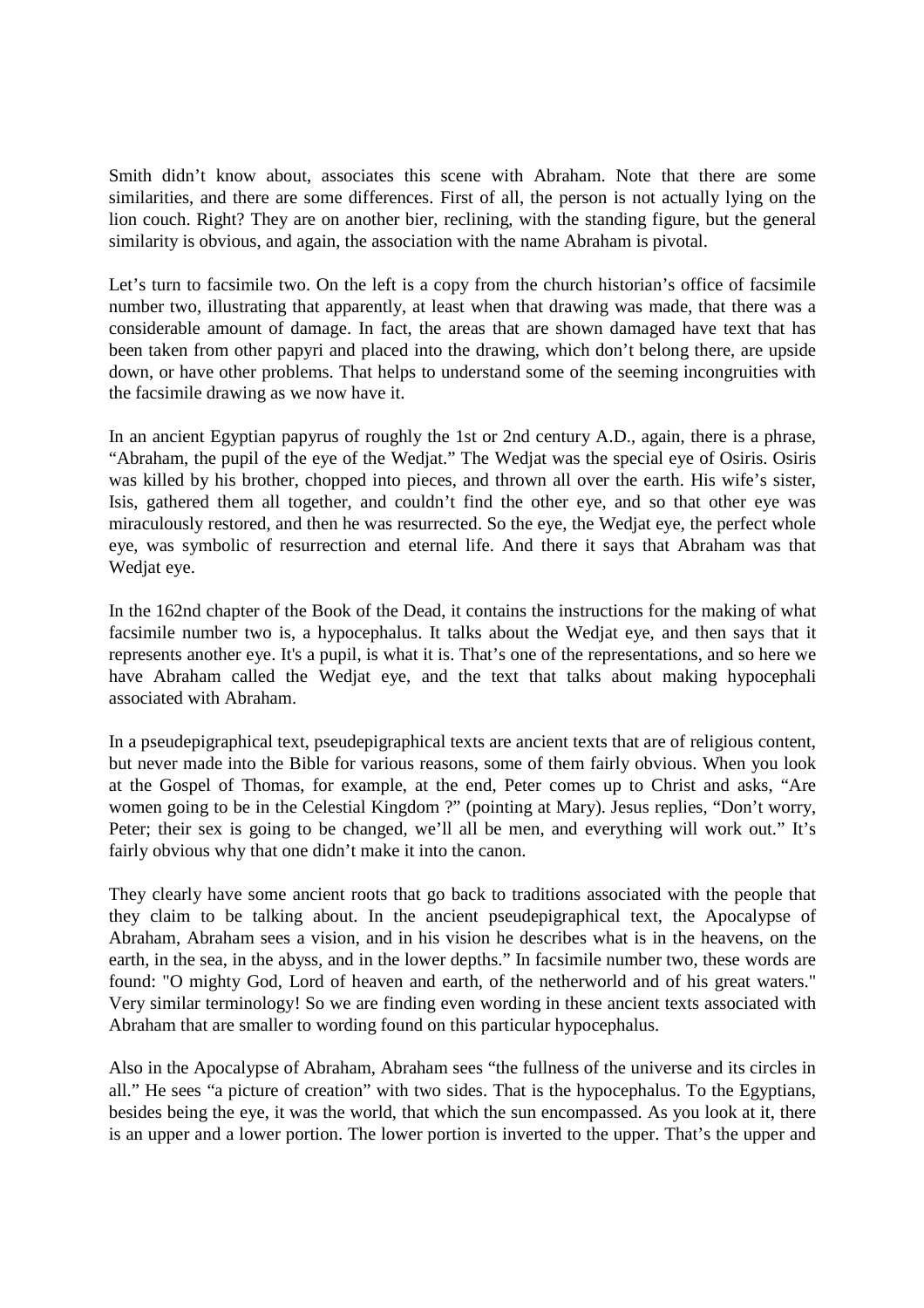lower portions. This is a description in this book about, purporting to come from Abraham of the hypocephalus, where he's seeing the creation portrayed, if you will, in this manner.

Abraham sees what are clearly the four figures labeled number six in facsimile number two. He describes these four beasts, one with the head of a man, one with the head of a hawk, one with head of a jackal, and so on, that are the same as those that are portrayed there in facsimile two.

He sees, and again, where it's quoted, this is a direct translation from the original, "the host of stars and the orders they were commanded to carry out, and the elements of the earth obeying them." That resonates with the language we find in Abraham 4, verses 1, 12, 18, 21, and 25, where it talks about the elements of the earth "obeying." So we're finding even that the same language being used in this ancient text that purports to come from Abraham, and the Book of Abraham, and again, the association with the hypocephalus, that facsimile two.

Abraham, in this document, is also promised the priesthood, and that his priesthood would continue in his posterity, an element of the Abrahamic covenant that is totally missing in the Bible, but it's the central truth of the Book of Abraham. And that promise is associated with the temple (interesting again).

Let's turn to facsimile three. Again, facsimile three we don't have the original of. It clearly belongs with the Book of Breathings. The name of the owner of that papyrus, Hor, is found there. As it now stands, it is a portrayal of the man, Hor, who is right there [points to the slide] with the god Anubis, who leads the dead, standing behind him, and the goddess of Truth, identified by the feather on her head, leading him into the presence of the god Osiris, whose wife, Isis, is standing behind him. He has passed the judgment, and is worthy to enter into the presence of god, and in fact, become one of the gods. That's the essence of what that scene portrays from the Book of Breathings standpoint.

The Testament of Abraham, another ancient pseudepigraphical text, describes Abraham seeing a vision of the Last Judgment. In his vision of last judgment, he sees an angel with scales weighing the souls of men. Scholars all agree that this is clearly a reference to the  $125<sup>th</sup>$  chapter of the Book of the Dead. The guy must have had this before his eyes as he was describing it. This is an admixture, if you will, of Christian doctrine with ancient Egyptian concepts of the judgment of the dead.

One of the Joseph Smith papyri fragments is, in fact, this  $125<sup>th</sup>$  chapter. I'll show you that in a moment. Facsimile three portrays, simply, the next step in that process, after the weighing of the soul, or the heart in the case of Egyptians, you are brought into the presence of Osiris.

Let's look at some illustrations. You're probably not going to see it all. This is horrible. This is an indication of the state of preservation of these papyri. The god Osiris is seated there, the scales are down below, and the young lady is being brought into the presence of Osiris by the goddess, Truth. Her name is Neferirnub. This is one tiny fragment of a Book of the Dead that is among the Joseph Smith papyri.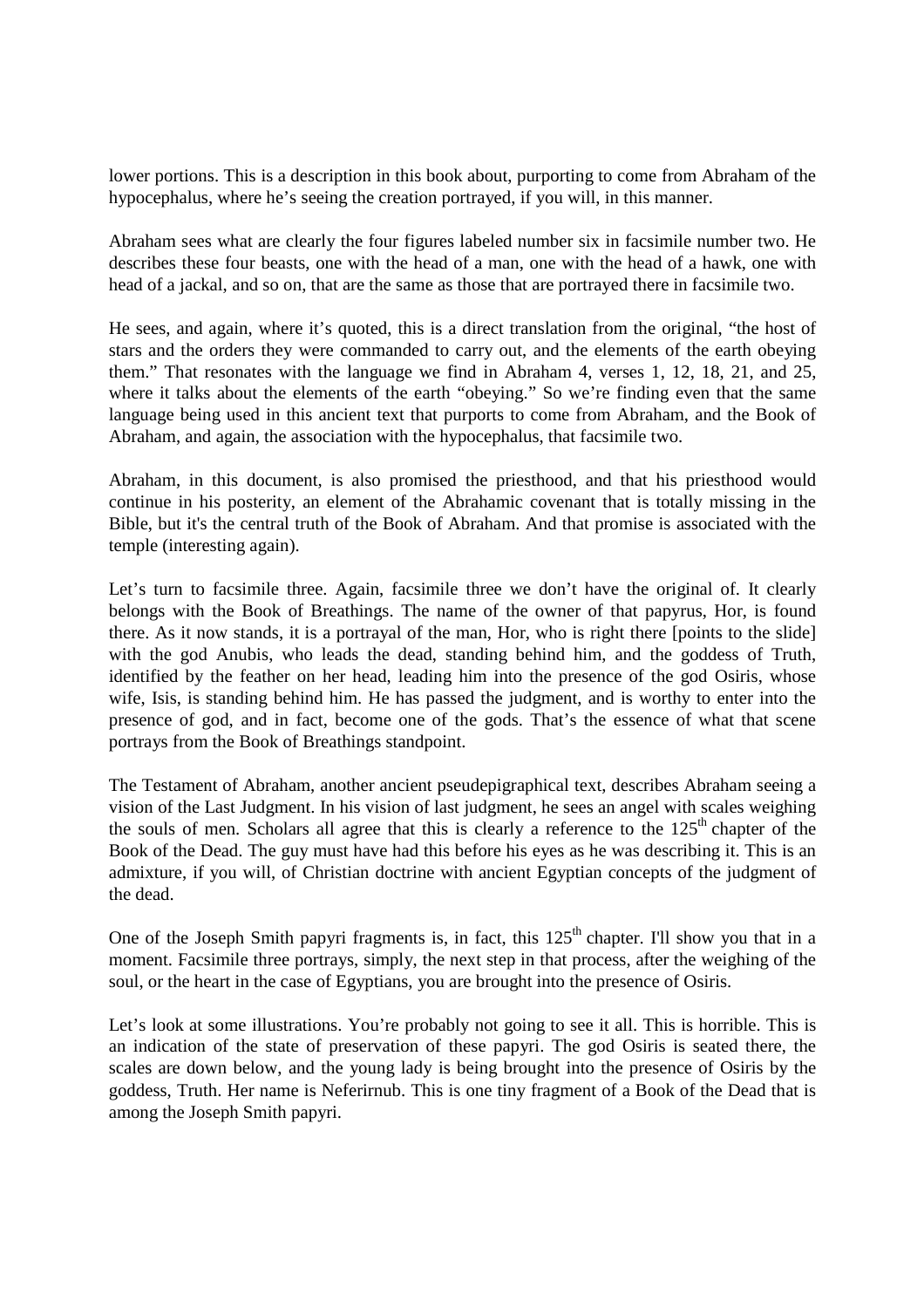Here is that actual scene from a better-preserved Egyptian papyrus. Here we have the man Hunefer, being brought by the god Anubis before the scales, his heart is being weighed against a feather, which has beautiful symbology in Egyptian because your heart is the center of your thoughts and your desires, and the feather is the Egyptian hieroglyph for truth and justice. And so we have the balance with truth and justice.

The god Thoth is recording the results of that, and if you pass, then you are introduced into the presence of Osiris. That's the scene on the right that forms basically the similar scene that is facsimile number three. The animal standing underneath the scales there with the head of a crocodile, the front body of a leopard, and the rear body of a hippopotamus is a monster that, if your heart doesn't balance, eats your heart up, and then you are cast into outer darkness, where there is mud and snakes and sewage, which I think is a good personification of outer darkness.

What I've done here is reverse-mirrored the Hunefer papyrus so that it matches the same direction as the Joseph Smith one. You can see that it's simply portraying that final scene of that total judgment scene, and hence just such a scene in the Testament of the Abraham is being described.

## The Point

Several ancient Near Eastern documents associate the scenes that we understand as being facsimile one, two, and three with Abraham. They are roughly contemporary with the Book of Abraham papyri. Secondly, none of these documents were available at the time of Joseph Smith. He couldn't have somehow sneaked into the library in Kirtland and seen these, and come up with this. They weren't available anywhere in the world. He couldn't have known about them. You can't dismiss this as just lucky guessing. When I give exams, I give lot of multiple choice, and if the students don't know, they don't do well on the exam. You flip a coin, with one out of four, you are not going to do well on the exam.

Joseph Smith hit the nail on the head three times with these representations being associated with Abraham anciently. How can that be just lucky guessing? I mean if so, he is the best guesser in the world, and we ought to listen to him anyway!

At the end of this video, Richard Mouw (head of the Fuller Theological Seminary in California ) says, "Are the doctrines taught in the Book of Abraham credible? Are they the sort of things we should bet our lives on?" With the implicit answer, "Heck no!" because of all of this mountain of evidence they've shown us that it's not true. Well, yes they are! They are certainly worth betting our lives on! The Book of Abraham contains some of the most beautiful and poignant doctrines of the Restoration: the preexistence, our eternal nature as human beings, the council in heaven, a much better portrayal of the creation. There is beautiful and wonderful doctrine there.

We might respond, "Do we want to bet our (eternal) lives on the opinions of scholars?" I think that would be an apt question, and I would wonder what their response would be.